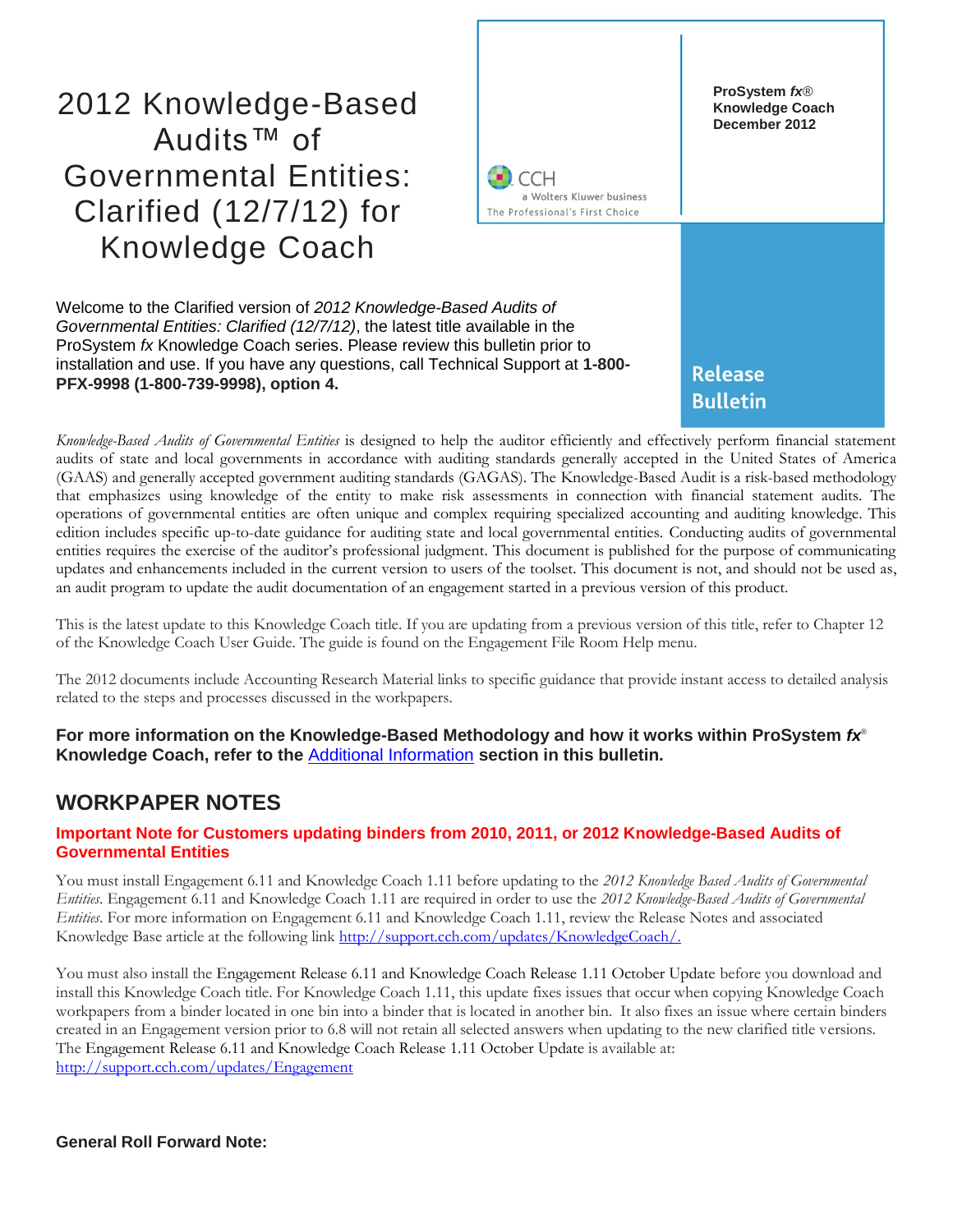You must be the current editor of all Knowledge Coach workpapers to update to the latest content during roll forward, and you must be the current editor upon opening the updated workpaper for the first time to ensure you see the updated workpaper.

The *2012 Knowledge-Based Audits of Governmental Entities* has been updated to help auditors conduct audit engagements in accordance with the new clarified and redrafted auditing standards resulting from the ASB's Clarity Project and pending auditing standards and guidance, including the requirements of SASs 122, 123, 124, 125, and 126; the December 2011 revision of *Government Auditing Standards* (Yellow Book), changes made to OMB Circular A-133 through August 1, 2012; and guidance in the most recent editions of the AICPA Audit Guides, *Government Auditing Standards and Circular A-133 Audits* and *State and Local Governments*. Many new tips and examples have been incorporated. The 2012 tools include links to specific guidance that provides instant access to detailed analysis related to the steps and processes discussed in the workpapers. In addition, various practice alerts have been added to address the applicability of new or pending audit standards and guidance to audits of state and local governments. The workpapers have been updated, where applicable, with links to the guidance in CCH's *Knowledge-Based Audits of State and Local Governments with Single Audits*.

The *2012 Knowledge-Based Audits of Governemtnal Entities* is current through SAS-126, *The Auditor's Consideration of an Entity's Ability to Continue as a Going Concern (Redrafted),* and *Government Auditing Standards 2011 Revision* and GASB-64.

### **Specific Program Enhancements:**

For more information on specific program enhancements, review the 2012 Real Estate Entities Overview for Knowledge Coach users available in the binder through the RES-KCO workpaper or at the following link:

#### http://support.cch.com/productsupport/productsupport.aspx?path=%2FTopics%2Fproduct\_support%2Fpfx\_office%2Fknowled ge\_coach#Guides

In addition, forms and practice aids throughout have been updated to in clude new examples and tips. Where applicable, these forms and practice aids also take into account the:

Information related to Clarified standards, and new literature, standards, and developments applicable to state and local governments that are reflected in the following current audit and accounting guidance:

- Statements on Auditing Standards (SASs):
	- o SAS-122, *Clarification and Recodification*;
	- o SAS-123, *Omnibus Statement on Auditing Standards – 2011*
	- o SAS-124, *Financial Statements Prepared in Accordance with a Financial Reporting Framework Generally Accepted in Another Country*
	- o SAS-125, *Alert That Restricts the Use of the Auditor's Written Communication*
	- o SAS-126, *The Auditor's Consideration of an Entity's Ability to Continue as a Going Concern (Redrafted)*
- AICPA Audit and Accounting Guides:
	- o *State and Local Governments, with conforming changes as of March 1, 2012*
	- o *Government Auditing Standards and Circular A-133 Audits, with conforming changes as of February 1, 2012*
	- o *Audit Sampling—2012 Edition*
- AICPA Audit Risk Alerts:
	- o *State and Local Governmental Developments – 2012*
	- o *[Government Auditing Standards and Circular A-133 Developments](http://www.accountingresearchmanager.com/wk/rm.nsf/8befeab843ef00cd072564ac0082d2ad/a38491425ed4d0518625764100493761?OpenDocument&rnm=184359) – 2012*
- AICPA Statement on Quality Control Standards No. 8, *A Firm's System of Quality Control (Redrafted)*
- Governmental Accounting Standards Board Statements (GASBs):
	- o GASB 63 *Financial Reporting of Deferred Outflows of Resources, Deferred Inflows of Resources, and Net Position*
	- o GASB 64 *Derivative Instruments: Application of Hedge Accounting Termination Provisions*
- Governmental Accounting Standards Board Exposure Drafts (EDs):
	- o ED *Reporting Items Previously Recognized as Assets and Liabilities*
	- o ED *Financial Reporting for Pension Plans – An Amendment of GASB Statement No. 25*
	- o ED *Accounting and Financial Reporting for Pensions – An Amendment of GASB Statement No. 27*
- Government Accountability Office:
	- o *Government Auditing Standards – December 2011 Revision*
- <span id="page-1-0"></span>Also incorporated are changes made to OMB Circular A-133 through August 1, 2012.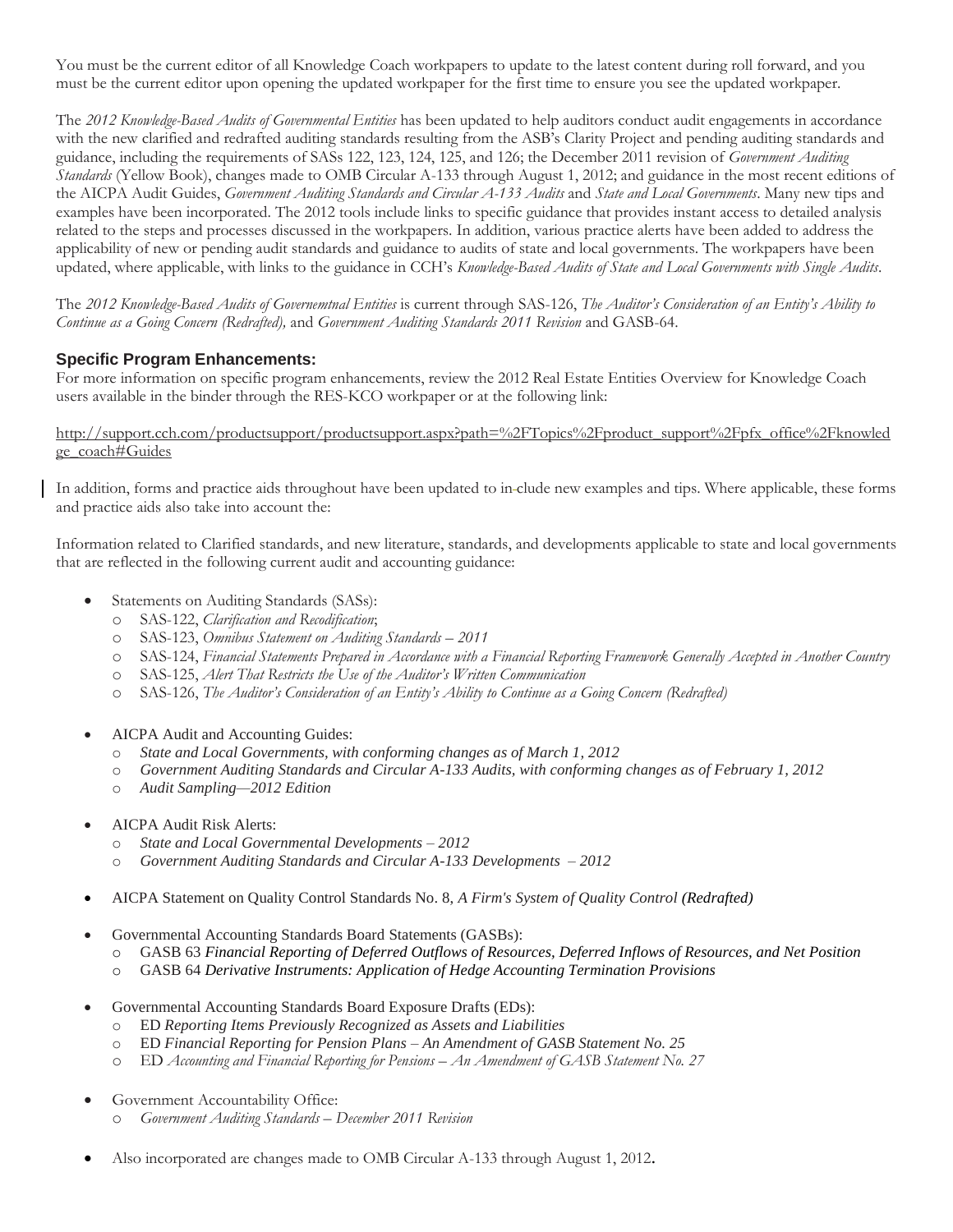# **Additional Information on Knowledge-Based Audit Methodology and Knowledge Coach**

# **Knowledge-Based Audit Methodology**

**Knowledge-Based Audit Methodology** Allows the results of one set of procedures to become the input for the next. The key components of the Knowledge-Based Audit methodology include:

- An **Overview** that guides auditors through the methodology
- **Knowledge-Based Audit** documents, integral to the risk assessment and overall audit processes, which contain steps and procedures required by GAAS, GAGAS, and OMB Circular A-133 when applicable
- Customizable **Audit Programs** that take auditors through related steps and procedures
- **Practice Aids** to help auditors complete steps or processes outlined in the Knowledge-Based Audit documents and Audit Programs
- **Auditor's Reports** that provide a variety of sample auditor's opinions on audited financial statements
- **Correspondence** documents that provide sample letters to be used in many other common situations

The **AICPA's Auditing Standards Board's Risk Assessment Standards -** The practice aids and tools in the *2012 Knowledge-Based Audits of Governmental Entities* are designed around the AICPA's risk assessment standards to assist auditors of governmental entities by:

- Facilitating compliance with GAAS, GAGAS, and U.S. Office of Management and Budget (OMB) Circular A-133 (OMB Circular A-133)
- Encouraging more effective audits through tailored audit programs and comprehensive practice aids
- Helping auditors to focus on and respond to identified risks
- Enhancing audit documentation

# **ProSystem** *fx* **Knowledge Coach**

**ProSystem** *fx* **Knowledge Coach** functionality allows auditors to use the Knowledge-Based-Audit methodology more efficiently by eliminating the need for duplicate entry of the same information, tailoring audit documentation to each particular engagement, and documenting the link between risks identified and procedures performed. **AUD-100 Tailoring Question Workpaper** is a document in Knowledge Coach that presents engagement-level questions designed to aid in tailoring the engagement documentation to fit each client. Completing the questions helps the auditor avoid duplication and unnecessary workpapers.

Before you begin your audit, review the guidance in **AUD-101 Overall Audit Program**. This workpaper is intended to be your road map through a Knowledge-Based Audit methodology. You should start your audit with **AUD-100 Tailoring Question Workpaper** and **AUD-101 Overall Audit Program**.

**Risks** can be captured via the Risk Summary task pane from any Knowledge Coach workpaper by the current editor of **KBA-502 Summary of Risk Assessments**. This allows the user to continuously assess risks during the engagement. Several workpapers prompt the consideration of the presence of risks, but the Risk Summary task pane must be used to document those risks. All documented risks flow to the Risk Summary. To ensure risks show in findings tables, make sure to check the *workpaper identified in* field of the Risk Summary task pane.

**Information Flow** helps cut down on the time spent duplicating information across forms. In addition, the flow of consistent information ensures that information and updates to information are not missed between workpapers. Drill-down functionality helps the user navigate quickly to the source of the information, aiding in the review of the audit file.

**Diagnostics** help you keep track of unresolved issues like unanswered questions, incomplete risks, program steps not linked to risks or relevant assertions, missing workpaper, and more. Diagnostics now show when a form table has not been answered (i.e. tables in **KBA-101 Overall Audit Strategy** that are added by the tailoring questions in **AUD-100 Tailoring Question Workpaper**).

**Links to Accounting Research Manager (ARM)** - If you subscribe to an ARM library that includes audit content, you can now link directly to source material from Resources within Knowledge Coach documents. These links have been updated to reference to the accounting standards under the GASB and FASB Accounting Standards Codifications and the auditing standards issued by the AICPA and the U.S. Government Accountability Office (GAO). Also, if you subscribe to the *Knowledge-Based Audits of Governmental Entities Guide* on ARM, you can take advantage of brand new links to the audit guide material from within the Knowledge Coach documents.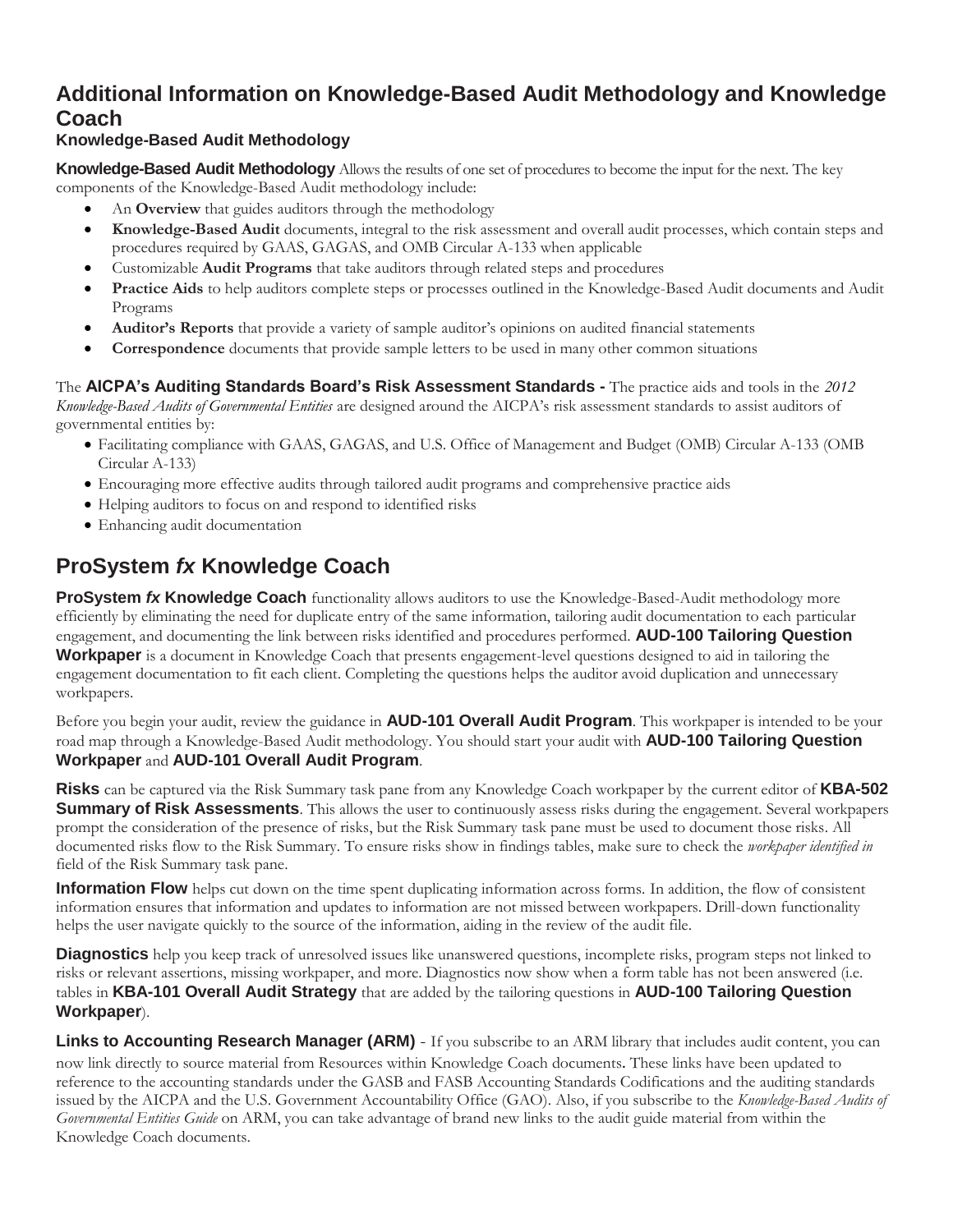**Interpretive Guidance** is integrated into each Knowledge Coach template through the Tips view of each new task pane. Informational features include Practice Points, Examples, Optional Workpapers, and Resources to help auditors work more effectively and efficiently. We have also added the ability to navigate from Resources within a document or the tip pane directly to CCH's ARM and industry audit guides by simply clicking on the ARM Reference.

# **Important Notes**

- Make sure to save changes to workpapers before closing the workpaper or the binder to ensure data is correctly updated.
- If your current editor Knowledge Coach MS Word workpapers become read-only or crash, do the following:
	- o Keep the binder with the affected workpapers open.
	- o Contact Customer Service at 1-800-PFX-9998 (1-800-739-9998), option 4 to obtain a repair utility.
- Knowledge Coach cannot be used within the Shared File Room (SFR) feature of Engagement. However, Knowledge Coach workpapers can be shared across team members through check in, check out, workpaper assignment, syncing to the central file room, and through peer-to-peer sync in the same way other Engagement workpapers are shared.

# **System Requirements**

- This title MUST be used with ProSystem *fx* Engagement version 6.11 and higher. If you are upgrading from ProSystem *fx*  Engagement 6.0, 6.1, 6.1.2, 6.5, or 6.8, contact Technical Support at 1-800-PFX-9998 (1-800-739-9998), option 4 for detailed instructions.
- Additional requirements include Microsoft Office 2007, Microsoft Office 2003 Primary Interop Assemblies (PIA), and Visual Studios 2005 Tools for Office Second Edition Runtime (VSTOR).
- A minimum of 4GB of RAM is required for optimal performance when opening and navigating through ProSystem *fx*  Knowledge Coach documents.

# **Download Instructions**

Download the *2012 Knowledge-Based Audits of Governmental Entities* from the ProSystem fx Knowledge Coach Updates section of the ProSystem *fx* Engagement Support Web site at the following URL: [http://support.cch.com/updates/KnowledgeCoach.](http://support.cch.com/updates/KnowledgeCoach) Select the **Download file** link next to the *2012 Knowledge-Based Audits of Governmental Entities***.** On some occasions the content package file (.KCP) has downloaded with the extension changed to .ZIP. If this occurs, change the extension of the downloaded file to KCP using all capital letters.

The following 2012 Knowledge-Based Audits of Governmental Entities: Clarified (12/15/12).KCP download is a proprietary file that must be installed from within Engagement. Save this KCP file to a location on your local drive, extract it, and follow the Installation Instructions included in the Release Bulletin.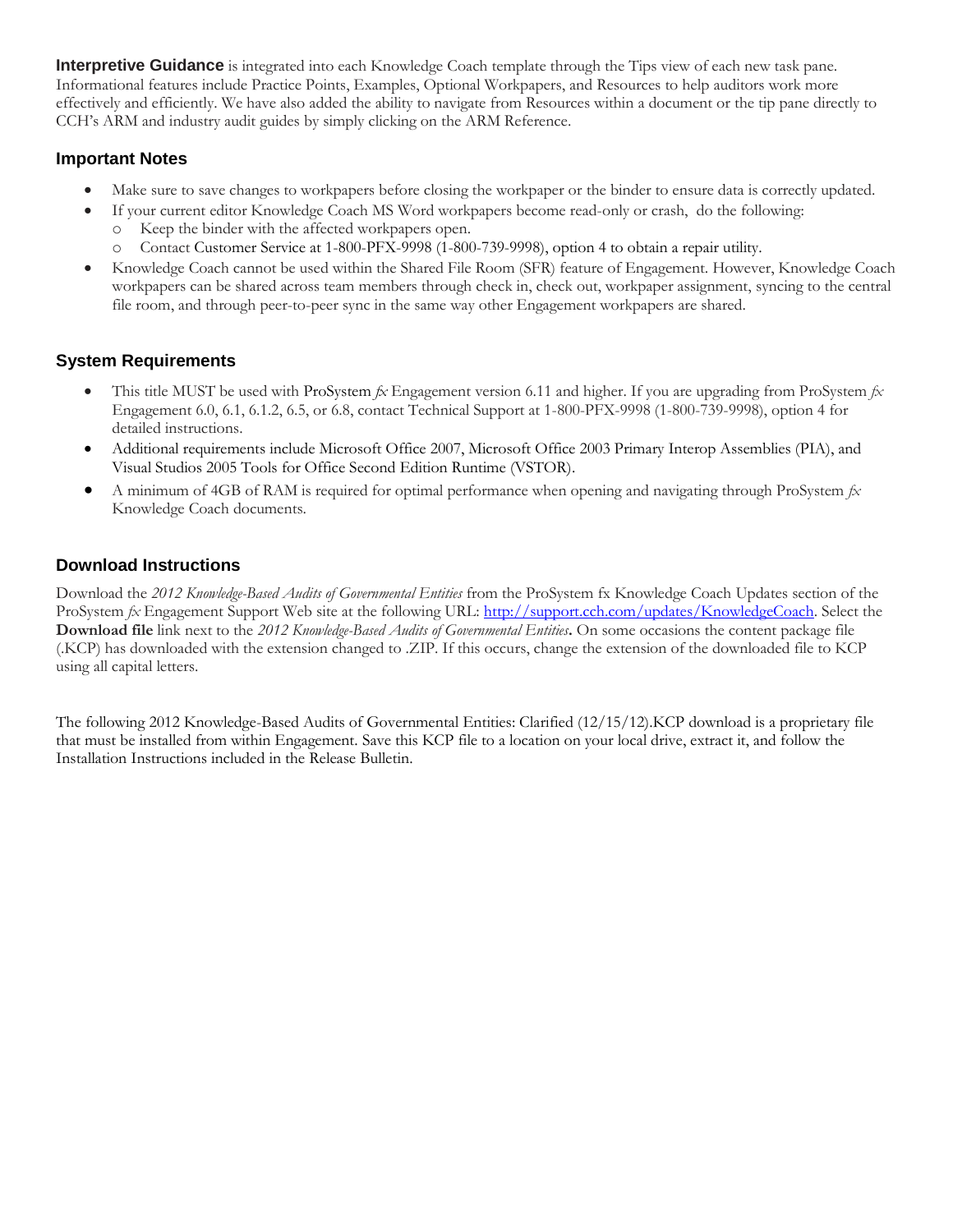#### **Installation Instructions**

Once you have downloaded your Knowledge Coach title, you will need to add it to the list of titles within ProSystem *fx*  Engagement. The only additional system requirement is approximately 75MB of disk space to store your Knowledge Coach program content files. Refer to the ProSystem *fx* Engagement with Knowledge Coach Release Notes for any other system requirements.

After downloading the *2012 Knowledge-Based Audits of Governmental Entities* title, do the following:

- 1. Launch the ProSystem *fx* Engagement Workpaper Management application so that the Local File Room is displayed.
- 2. Select **Tools > Knowledge Coach Titles**.

The Knowledge Coach Titles window will display.

- 3. Click **Add Title**.
- 4. Browse to the title package file (\*.KCP) that you previously downloaded and extracted from the ProSystem *fx*  Knowledge Coach Support Web site.
- 5. Click **Open**.

The system will display a progress indicator while the title package is being added. You will receive a message that the title has been successfully installed once the process is complete.

Once the title is added, you must release it so that other staff members in your firm can use it. You may also wish to "unrelease" previous versions of the title.

To unrelease a title:

- 1. Select a version of the Knowledge-Based Audit Governmental Entities title
- 2. Click **Unrelease Title**. The date will be removed from the *Date released* column and staff that do not have the staff group property right to insert unreleased titles will not be able to insert the unreleased title into a binder.

**Note:** You can determine this access in the ProSystem *fx* Engagement Administrator module by selecting a staff group and choosing **File > Properties > Content >** Insert *Knowledge Coach workpapers from unreleased titles* option.

To release a title:

- 1. Select one of the Knowledge Coach titles in the list that has been added but is not yet released.
- 2. Click **Release Title**. The current date and time will be displayed in the *Date released* column, and the status will change to *Released*.

**Note:** You must add and assign a Knowledge Coach module, as well as the Knowledge Tools title license in the ProSystem *fx* Engagement Administrator, before using the workpapers.

**Important:** Once the *2012 Knowledge-Based Audits of Governmental Entities* title has been added and released, it will be automatically deploy to other staff members when they login to the "Office" location, or when they synchronize a binder that contains Knowledge Coach workpapers from this title.

### **Online Permission Key**

Permission key files may be downloaded from our Web site a[t http://tax.cchgroup.com](http://tax.cchgroup.com/) or when adding or updating the new licenses with Knowledge Coach from within ProSystem *fx* Engagement version 6.11 and higher. After updating the license file in the ProSystem *fx* Engagement Administrator module, licenses need to be assigned to the staff who will use the *2012 Knowledge-Based Audits of Governmental Entities*.

If you have not already established a Single Sign-on (SSO) account with Customer Service, we urge you to do so at this time.

Permission keys are no longer generally distributed via floppy diskette. You can choose to continue receiving the diskette by going to <https://prosystemfxsupport.tax.cchgroup.com/service/accountadmin/> clicking the Firm Administration link, and making the appropriate selection (SSO access is required), or by contacting Customer Service at 1-800-PFX-9998 (1-800-739-9998), option 4.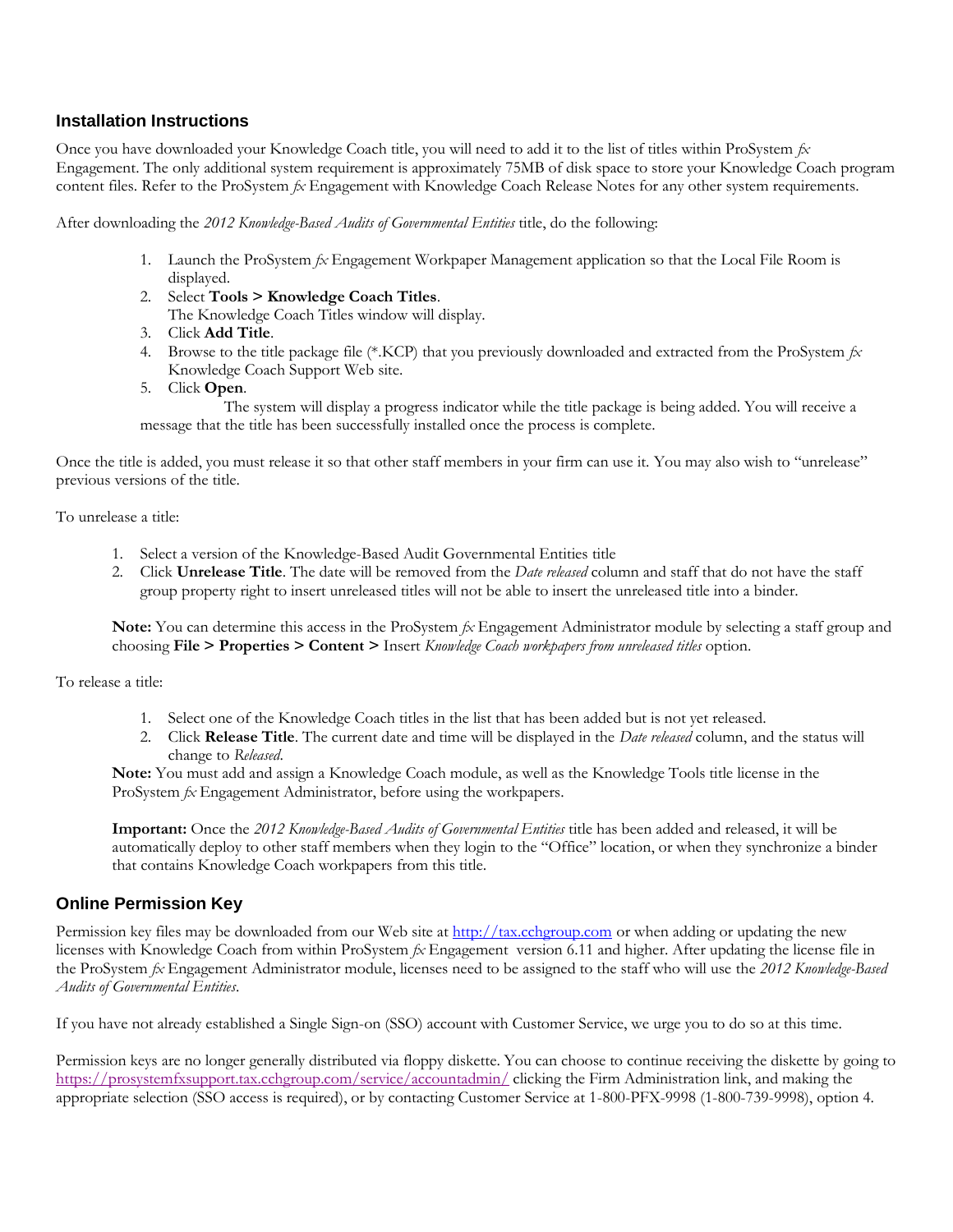### **Accounting Research Manager (ARM)**

CCH's ARM is the most comprehensive, up-to-date, and objective online database of financial reporting literature. It includes all authoritative and proposed accounting, auditing, and SEC literature, plus independent, expert-written interpretive guidance.

Our Weekly Summary email newsletter highlights the key developments of the week, giving you assurance that you have the most current information. It provides links to new FASB, AICPA, SEC, EITF, and IASB authoritative and proposal-stage literature, plus guidance from financial reporting experts.

Our team of content experts updates the system on a daily basis, so you can stay as current as possible. Additionally, our experts attend critical standard-setting meetings and summarize the results for you, which means you'll learn of newly released literature and deliberations of current financial reporting projects as soon as they occur. Plus, you'll benefit from their easy-to-understand technical translations. Our expert's interpretations clearly lay out what the rules mean from your perspective.

Also available is the *Knowledge-Based Audits of Governmental Entities* Guide. This guide helps you comply with the most recent professional standards and guidance when conducting audits of governmental entities and helps integrate the use of practice aids, tools, and other resources with its guidance. This publication supplements and complements the Knowledge-Based documents that are available in Knowledge Coach.

With ARM, you maximize the efficiency of your research time, while enhancing your results. Learn more about our content, our experts, and how you can request your free trial by visiting [http://www.accountingresearchmanager.com.](http://www.accountingresearchmanager.com/) You can also access the ARM Web site by selecting the icon in ProSystem *fx* Engagement > Binder window > Shortcuts bar > Guidance tab.

### **Links to Accounting Research Manager (ARM)**

As indicated above, subscribers to an ARM library that includes source content can link directly to source material from references within Knowledge Coach workpapers. These links have been updated to reference the new Codification released by the FASB and available on ARM. The Codification on ARM is fully integrated with U.S. and international accounting standards, other nonauthoritative materials and industry leading interpretive guidance.

# **Using Your Knowledge Coach Content**

To use your Knowledge Coach Workpaper templates, open a binder in ProSystem *fx* Engagement, select the workpaper tab where you would like to insert the workpaper, and select **New Knowledge Coach Workpaper** from the toolbar or File menu. *The New Knowledge Coach Workpaper* dialog displays (*Figure 1*).

Select the new Knowledge Coach title with the content you would like to use. You can only select titles you have installed. The information displayed changes to reflect the workpaper organization available for the selected title. Select the Knowledge Coach Workpaper templates to insert into your binder and click **OK**. The *Selected Workpaper Properties* dialog displays. Each workpaper name is automatically loaded into the Name field. Add a workpaper index in the Index field and make any Name modifications you desire. You can also modify the tab location or the roll forward settings for each workpaper. Then click **OK**. The integrated Knowledge Coach workpaper is now inserted into your binder. For more information on how to use Knowledge Coach workpapers in your binder, see the Knowledge Coach User Guide.



**Figure 1 – New Knowledge Coach Workpaper**